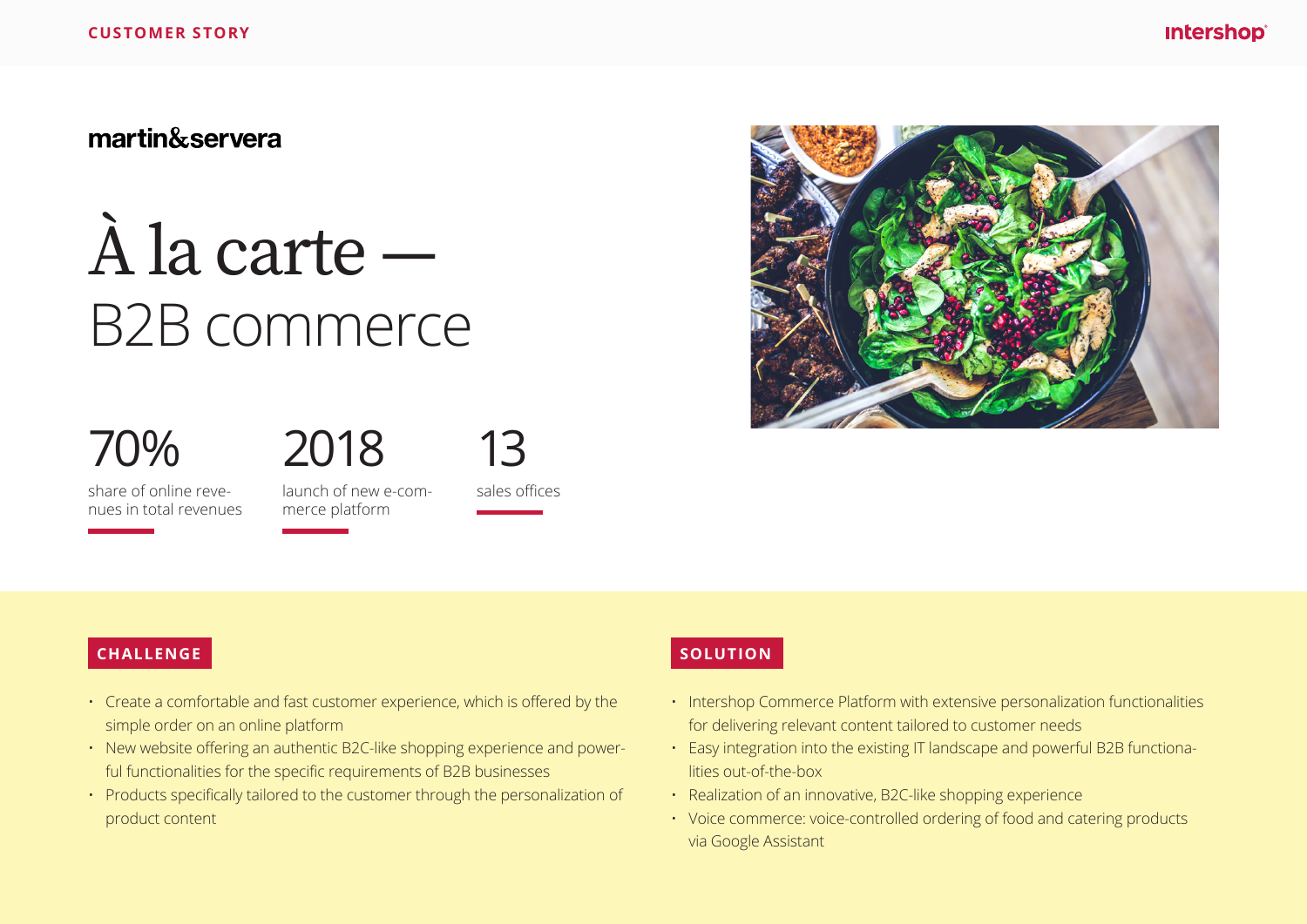#### **ABOUT MARTIN & SERVERA**

Martin & Servera is a Swedish, familyowned group of companies. The companies in the Group deliver beverages, fresh produce, foodstuffs, equipment and services to restaurants, cafés, bars and canteens across Sweden every day.

#### **www.martinservera.se**

The Martin & Servera Group is a leading B2B in food, beverages and equipment in Sweden which consists of the parent company, Martin & Servera, and several subsidiaries like Fällmans Kött, Grönsakshallen Sorunda, and Martin & Servera Restaurangbutiker. Every day, farmers and producers bring their products to the Martin & Servera warehouses, which then can be delivered to a broad range of businesses in the food market like restaurants, caterers, cafés, bars and more.

Martin & Servera has been using a B2B portal for their clients to order their preferred products for a long time. "We are continually improving this channel to keep up with new demands," says Kristina Ossmark, Marketing Director at Martin & Servera. "E-commerce these days accounts for 70% of our business, which is why we regularly update our B2B channel. Our latest launch in January 2018, was a new e-commerce solution, the Intershop Commerce Platform. This platform easily integrates into our IT landscape and offers many B2B omnichannel commerce features. It benefits us in other ways, too. One of the most important is that our new site now offers a true B2C-like shopping experience, which is a must-have for B2B retailers, as online shopping has been institutionalized in a large part of our society. It works at everyone's ease and even enables us to implement all of our web content on the platform as well." Working on such innovative solutions, Martin & Servera achieved a position in the list of top ten web shops in Sweden, the only B2B web shop to feature.

### Improve the customer experience

"The way our customers feel about us is very important," Ossmark says. "We chose a platform that has a very B2C vibe because people are used to buying from these kind of web shops. Therefore, a lot of learnings can be taken from B2C businesses. We teach our customers to order online and we see that this works in two ways. First, there is a continuing growth of about 10% per year on our e-commerce platform and second, the role of our sales staff has changed over time. They mainly used to take orders by phone. Now they are working with their expertise on maintaining and extending relationships, which are extremely important in the B2B market." Being able to easily order on an online platform offers a convenient and faster customer experience, too, as customers can buy at any time that suits them.

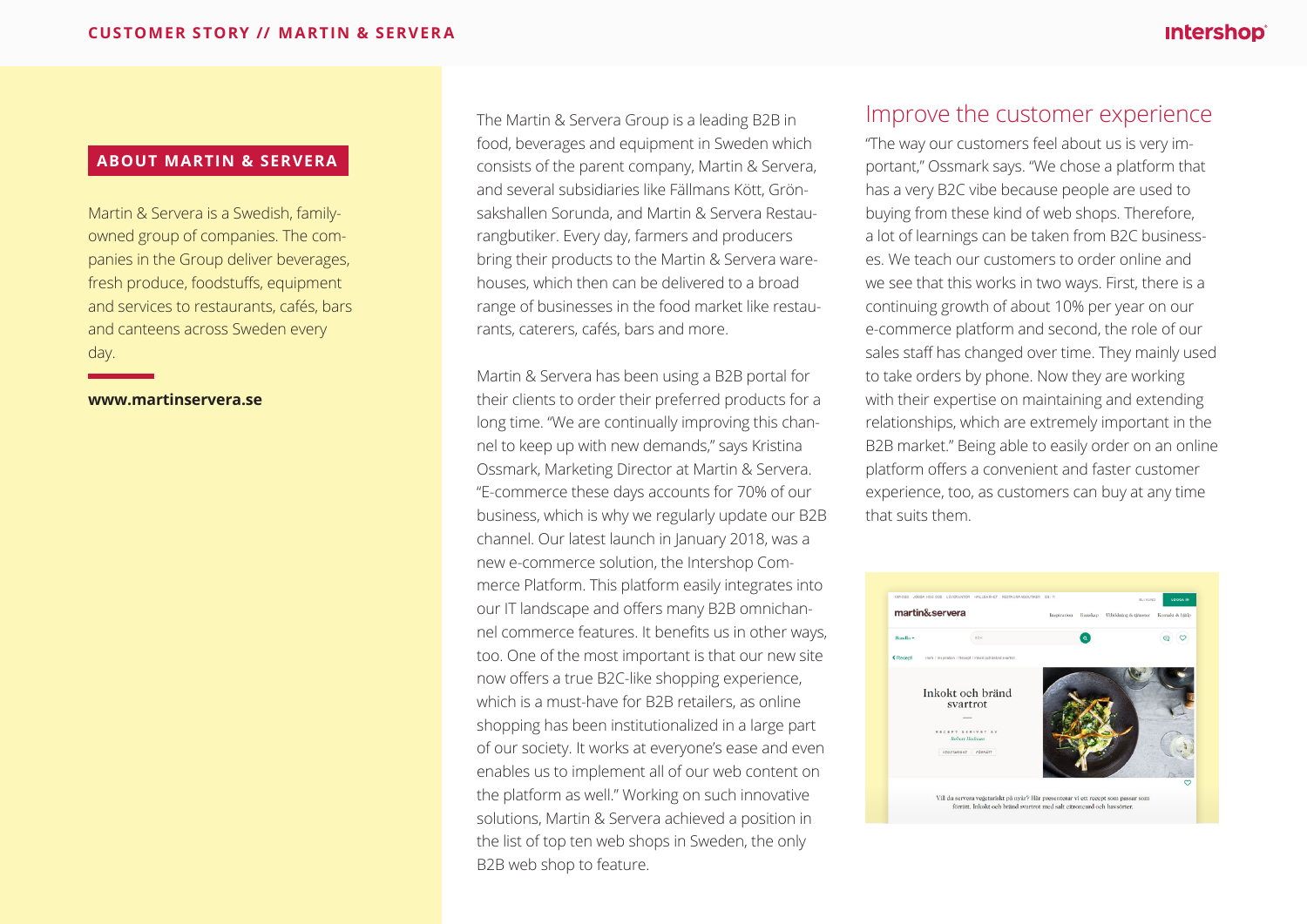Martin & Servera assessed the value of their platform well. "It is important to keep on innovating to develop a better service and platform," says Ossmark. "That is why we organize lunch sessions and tests with selected clients. We want to know what is on their mind and what they think of some changes we might implement. This way, we can learn and better understand why and how they use our platform. They tell us about the hassles they might experience during their customer journey or when visiting the web shop. We use these learnings to further improve our online services. It might be small changes, like the replacement of a button, or bigger amendments, like the impact on our use of personalized communication which we recently started. The latter being something that becomes more important than ever, especially as our range of clients differs this much," Ossmark explains.

#### Personalized experience for shoppers

There can be numerous changes on a web shop to make the shopping experience for a B2B customer to become even better. A highly appreciated feature is the offering of relevant products. "We have started to personalize product content for our customers. The Intershop platform allows us to show different pages, with relevant content tailored to their needs. This way, a pizzeria that orders once a week sees different products, with different prices, than a restaurant owner who has 40 restaurants and orders on a daily basis. For our qualified B2B customers, with their own specific questions and demands, this is a very important feature. As we can present this now in a very B2C-like way, we can serve our clients much better," says Ossmark.

### A prominent market leader

The Swedish market is far from saturated for Martin & Servera. "Right now, we service Sweden and a small part of Finland and we are by far the biggest wholesaler in the Swedish restaurant industry. We have an extensive knowledge about the market, have our own warehouses and logistic services that enable us to provide an outstanding service for our customers. We can deliver our products fresh and cold. Our future will focus on optimizing our services even more, both online and in logistics and other departments. With our new B2B platform and the plans we have to improve our business, we are working on a strong, sustainable model for the future," concludes Ossmark.



"With our new B2B platform and the plans we have to improve our business, we are working on a strong, sustainable future model."

**Kristina Ossmark, Marketing Director at Martin & Servera**